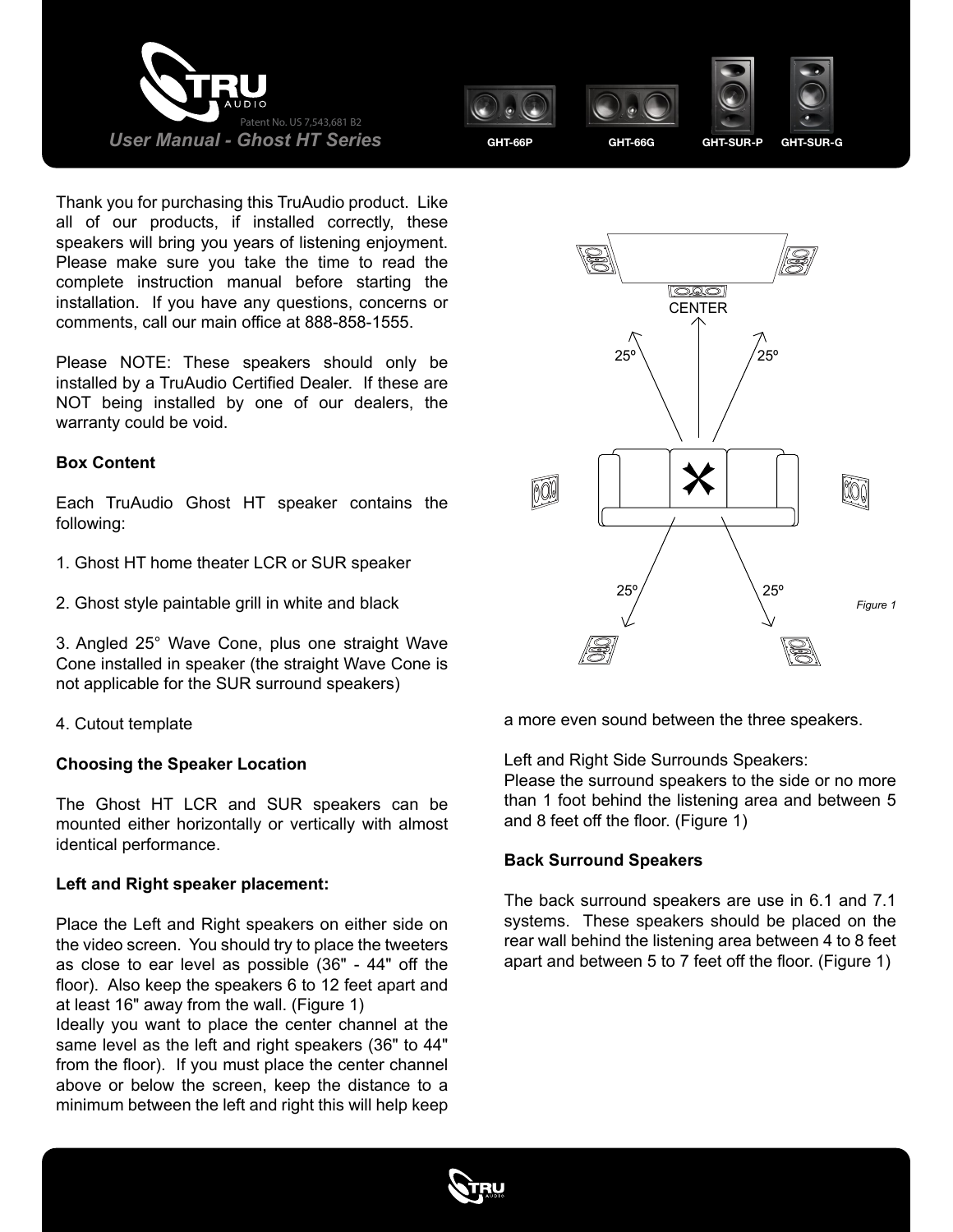

## **Changing the Wave Cone**

Each Ghost Home Theater LCR speaker comes with a straight Wave Cone that is already installed with the speaker, plus an additional angled Wave Cone set at 25°. These Wave cones are designed to improve the front soundstage that has always been a draw back with in-wall Home Theater speakers.

The Straight Wave Cone is designed for Center Channel installation. Figure 2

The angled Wave Cone is set at a 25° for left and right installations. Figure 2

To change the Wave Cone, first remove the four outer screws (Figure 3). Before removing the Wave Cone you will also need to remove the three screws around the tweeter.

Now pull the tweeter off the Wave Cone and set to the side, being very careful not to damage the tweeter. Do not disconnect the wires on the tweeter. Remove the Wave Cone from the front of the speaker and replace it with the new Wave Cone. Secure the new Wave Cone with the four screws and place the tweeter back on the Cone. There are different screw holes for the tweeter on the angled and straight Wave Cones. Make sure that the tweeter sits

properly into place with the tabs on the Wave Cone before fastening the tweeter screws. Figure 3

#### **Be very careful with the tweeter to avoid any damage!**

Now the speaker is ready to be installed into the wall.

### **Preparation before Speaker Installation**

If the home was pre-wired for speakers at construction time, TruAudio rough-in kits nay have been used prior to drywall at each speaker location. (There should also be speaker cable at this location). After the drywall is installed and the hole is cut, the speaker is then easily installed. Once the hole is cut

*Figure 3*





in the drywall, the pre-wired speaker cable should be in the wall near the hole. If rough-in speaker rings were used, move on to "Speaker Installation".

> If the speaker hole has not been cut from the drywall please read the following instructions:

> > Find the location to where the speaker wire was pre-wired to. Check the area for obstructions such as plumbing, heating ducts or electrical wiring.

Locate the wood studs or joists nearest the desired location and make sure they will not interfere with speaker location. Use the supplied speaker cutout to get the recommended dimension of the hole needed for that particular speaker. Position the cutout in the desired location and outline the speaker opening to be cut. If you are

not sure of possible obstructions, cut a small hole in the center of your outline. This will allow you to check for obstructions. If there are no problems with your mounting location, proceed and cutout the outlined hole. At this point, you should be able to see or find the speaker cable. Pull the cable through the hole.

If the wall is not insulated, we suggest using TruAudio model FE-24, an in-wall foam enclosure that will greatly improve the speakers sound. Other options for sound dampening material would include typical insulation or Dacron. If this material has a foil layer, position the foil away from the speaker magnet.

#### **Speaker Installation**

These speakers are mono so you will need two speakers for stereo sound, one for the right channel and one for the left. There should be a two conductor speaker cable pre-wired to each of the speaker locations. Make sure you find each of the speaker cables and pull them though the cut speaker holes.

Remove the speaker from the box and inspect for any damage. If there is any damage, contact TruAudio immediately at 888-858-1555.



 $\mathbf 1$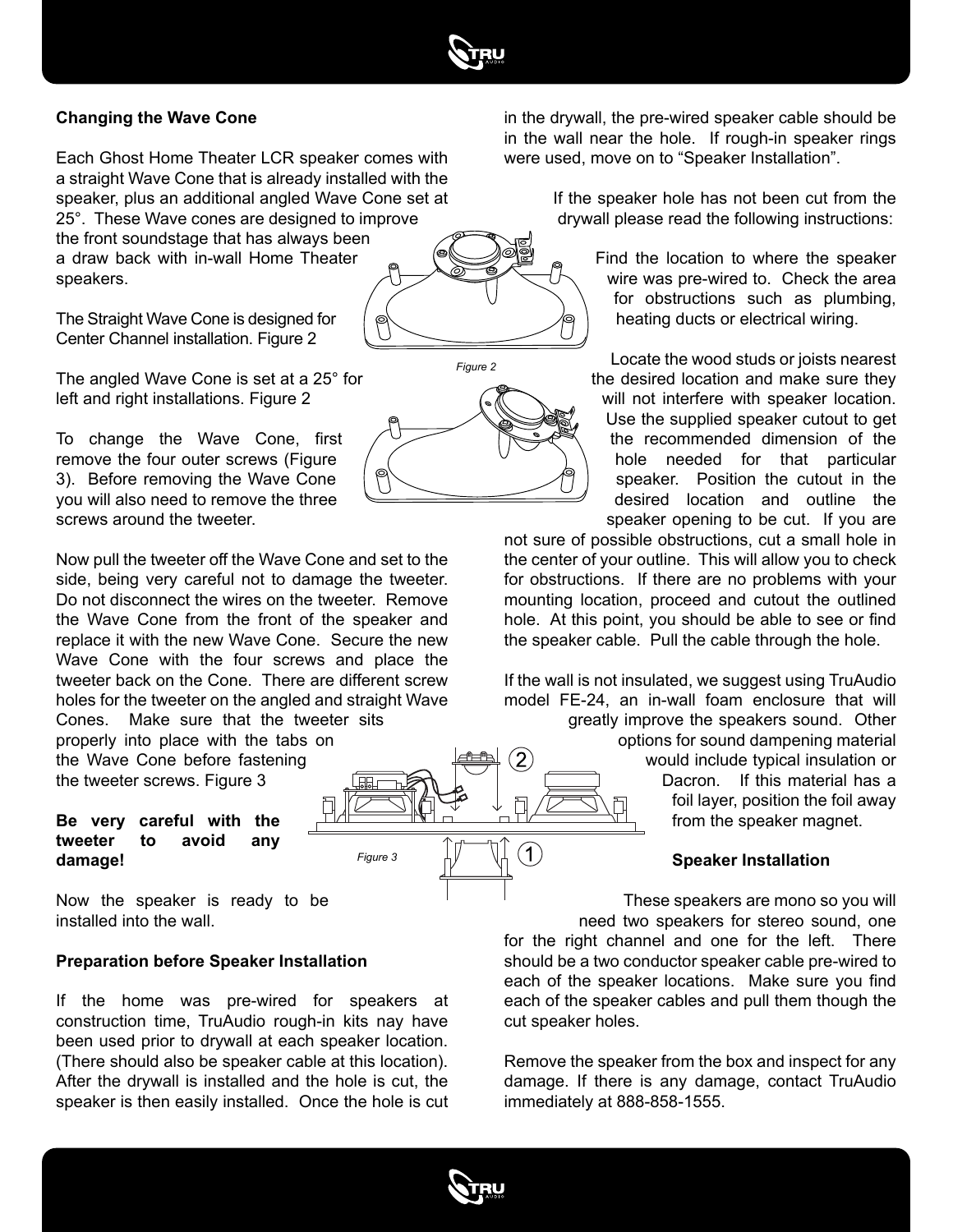

**Backbox Option:** The Ghost HT series speakers offer optional backboxes (part number BB-G66 for GHT-66G or GHT-66P speakers, or part number BB-G55/SUR for GHT-SUR-G or GHT-SUR-P speakers) that can be purchased separately. If you are using the backboxes, now is the time to attach them to the speakers. Please follow the instructions that come with the backbox.

**Preparing the speaker cable:** You should have located the speaker cable by now, so it's time to prep it for connection to the speaker. Strip back the outside insulation so the individual conductors are showing. Depending on the cable, there should be two or four separate conductors. Strip back the insulation on each conductor to show the bare copper wire. We suggest stripping enough so that 3/8" of copper wire is showing. Push down each post and insert the speaker cable. The posts will be located on the back of the speaker on the crossover. Make sure that only BARE wire is touching the speaker post once it slides back into place. All TruAudio products feature gold push binding posts which are quick and simple to use and also are great for conducting speaker signal.

**Caution:** Make sure to observe polarity, R + (positive) from the amp or volume control to speaker  $R +$  and  $R -$  (negative) to  $R -$ . Make sure to do the same for the left channel.

When connecting the other end of the speaker cable to the amplifier or receiver, make sure to observe the same polarity as you did at the speaker connection.

To prepare the speaker for the actual installation, turn all the mounting toggles (dog ears) in toward the speaker frame. This will allow the speaker to easily fit into the precut hole. Put the speaker into the hole (the speaker cable should be connected) and make sure the speaker cable stays connected to the speaker. Carefully tuck the speaker cable up into the hole as you put the speaker into place. Hold it in place with one hand and with your other hand carefully tighten the mounting screws evenly to secure the speaker. As you tighten the screws, the dog ears will flip into position to grip into the drywall. DO NOT over tighten the mounting screws. This will cause damage to the mounting toggle and the

speaker will not stay in place.

Adjust the Level Control: Some of the Ghost series models offer level control to adjust the high and low output. If your speaker offers this functionality, the switches are located on the front face of the speaker. You can adjust these controls to get more or less high frequency and more or less bass. Adjust the switch to each setting until you get the desired amount of high frequency and then do the same for the bass. We suggest starting at -3dB and then from there you can increase or decrease the desired level. The adjustments are -6dB, -3dB and 0dB.

Grill installation: Remove the grill from the box and install it onto the speaker. Align the grills edges to the outer edge of speaker and allow magnets to attach grill to speaker, then carefully push the grill on. Make sure to check all the way around the grill to ensure its sitting on the speaker evenly.

#### **Painting the Grills**

If you are going to paint your grills, we suggest painting the grills before Installation. This is one of the advantages of the Ghost series speakers - the speaker itself does not need to be painted, only the grill. The Ghost series is a frameless speaker and will save time on labor since the grill can be painted beforehand and be ready for installation at the same time as the speakers.

When painting the grills, it is VERY IMPORTANT that you remove the cloth-like material (Dacron) from the grill before painting. Paint the grills lightly and be careful not to clog the holes. Depending on the thickness of the paint, you may want to thin it slightly. This will help prevent clogging the grill holes. Another suggestion is finding a spray paint that will match and paint the grill with that. Do not paint the grill while it's still on the speaker, paint them separately.